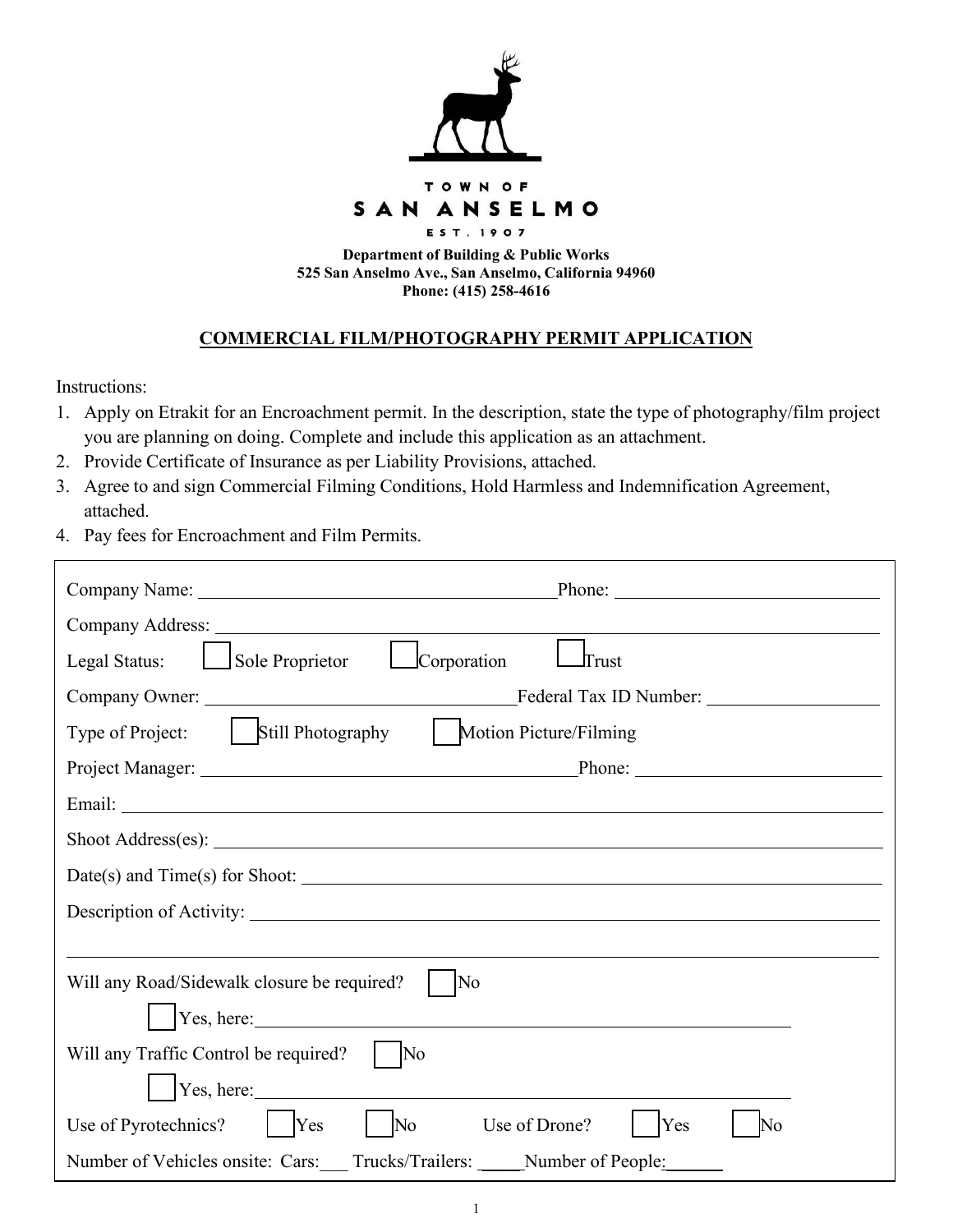**FILM/PHOTO FEE SCHEDULE** (based on number of permits employed at location)

| <b>On Town roads or other Town Property</b> |              | <b>On Private Property</b> |              |
|---------------------------------------------|--------------|----------------------------|--------------|
| Persons at Location                         | Rate per Day | Persons at Location        | Rate per Day |
| $1 - 3$                                     | \$100.00     | $1 - 3$                    | \$50.00      |
| $4-6$                                       | \$200.00     | $4-6$                      | \$100.00     |
| $7-9$                                       | \$300.00     | $7-9$                      | \$150.00     |
| 10 and over                                 | \$400.00     | 10 and over                | \$200.00     |

The Film/Photo permit fees are separate from any other Encroachment permit fees. Traffic control costs or any additional costs resulting from the use of police or fire department services shall be paid entirely by the applicant.

## **TERMS AND CONDITIONS FOR FILM/PHOTOGRAPHY PERMIT**

Town shall have the privilege of inspecting the premises covered by this permit at any or all times.

This permit shall not be reassigned.

Town may terminate this permit at any time if the permittee fails to perform any covenant herein contained at the time and in the manner provided. Town agrees it will not unreasonably exercise this right of termination.

The parties hereto agree that the permittee, its officers, agents and employees, in the performance of this permit shall act in an independent capacity and not as officers, employees or agents of the Town.

No alteration or variation of the terms of this permit shall be valid unless made in writing and signed by the parties hereto.

Permittee will not discriminate against any employee or applicant for employment because of race, color, religion, ancestry, sex, orientation, age, national origin, or disability.

Permittee agrees to comply with the terms and conditions herein.

The permittee hereby agrees for comply with all the rules and regulations of the facility subject to this permit. Permit must be kept on site at all times.

*I have read and agree to the above stated terms and conditions.*

Applicant's Signature **Applicant Name (Printed)** Date